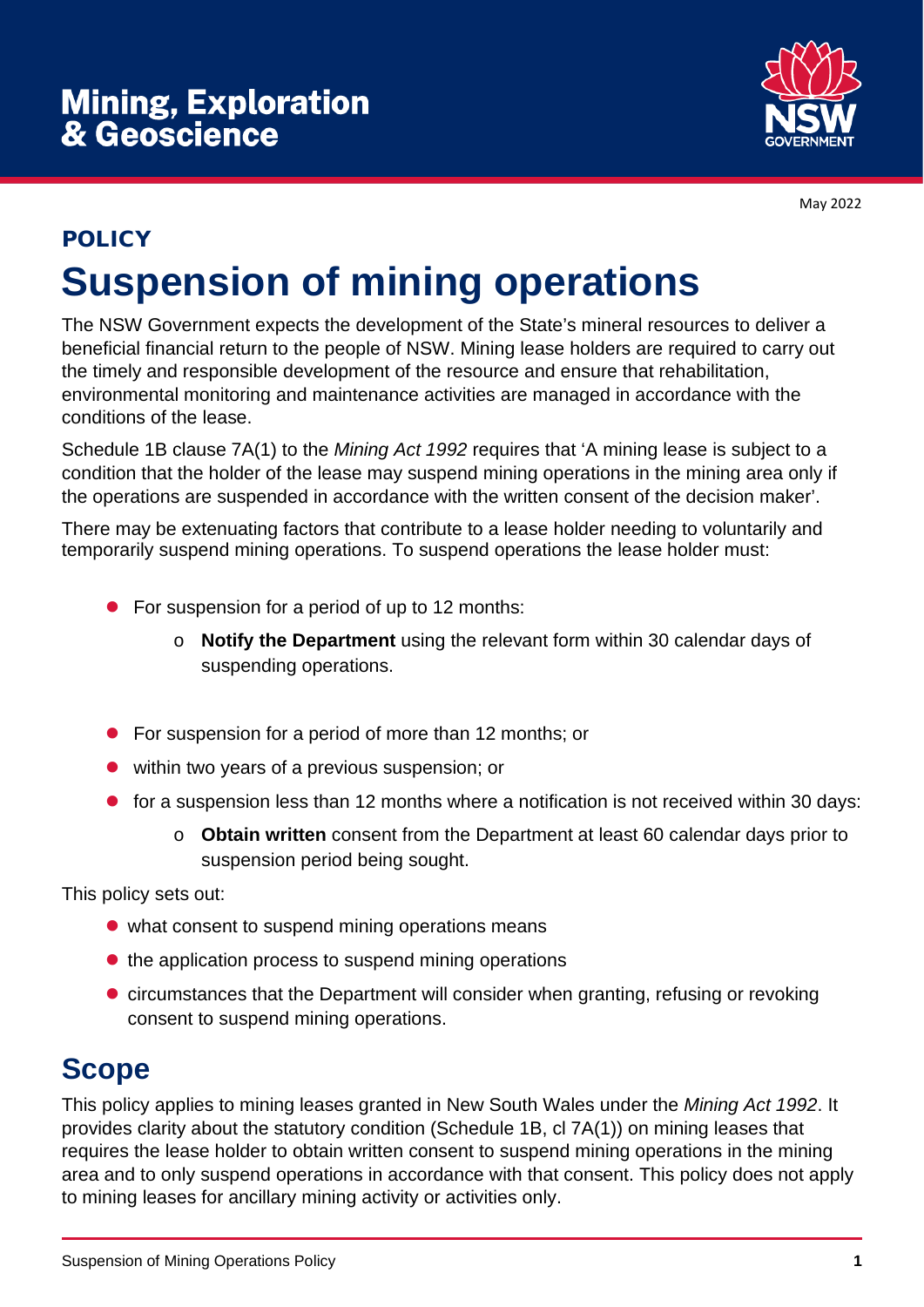#### **Rehabilitation obligations**

This policy does not apply to a lease holder's responsibility to meet progressive rehabilitation and environmental monitoring obligations unless specifically stipulated in the consent to suspend. The Department may consent to a suspension of rehabilitation conditions if it is not reasonably practicable for the rehabilitation activities to be undertaken during the suspension of mining operations.

Lease holders must continue to meet their rehabilitation obligations under Schedule 8A of the Mining Regulation 2016, even when a suspension of mining operations is in effect. If rehabilitation obligations are impacted by the suspension, the rehabilitation management plan and forward program must be updated to show how progressive rehabilitation obligations will be managed during the suspension of mining operations.

#### **Directed suspensions**

This policy does not apply to a suspension by direction under section 240AA of the *Mining Act 1992* or interruptions resulting from serious or imminent environmental or safety incidents which have been notified to the Department.

#### **Interaction with other consents**

A suspension granted under this policy does not extend to any approval or development consent granted under the *Environmental Planning and Assessment Act 1979*, obligations under the *Work Health and Safety Act 2011* and *Work Health and Safety (Mines and Petroleum Sites) Act 2013* or any other licence or approval required for the mining operation.

It is the responsibility of the lease holder to liaise with the relevant consent authority to determine whether the suspension of mining operations will trigger a requirement to modify a development consent or any other approval.

# **Consent to suspend mining operations**

Under the Mining Act 1992, the lease holder can only suspend mining operations with the written consent of the Department. Without consent, the suspension of mining operations is a breach of the statutory conditions of a lease.

If the lease holder is also the mine operator under the WHS laws then the notification of suspension may also be taken to be a notification under clause 129(1)(b) of the Work Health and Safety (Mines and Petroleum Sites) Regulation 2014 provided that the information required is included. Where the lease holder is not the operator a separate notification must be submitted by the operator. Notification must still be provided upon resumption of mining operations.

#### **Suspension for up to 12 months**

A lease holder who intends to suspend mining operations for a period of up to 12 months must notify the Department within 30 calendar days of suspending operations using the relevant form.

A notification that meets the requirements and includes all the required information, will be taken to constitute written consent for the suspension of operations up to a maximum of 12 months from the commencement of the period of The Department will acknowledge the receipt of a notification. If a notification does not meet the requirements or does not include all required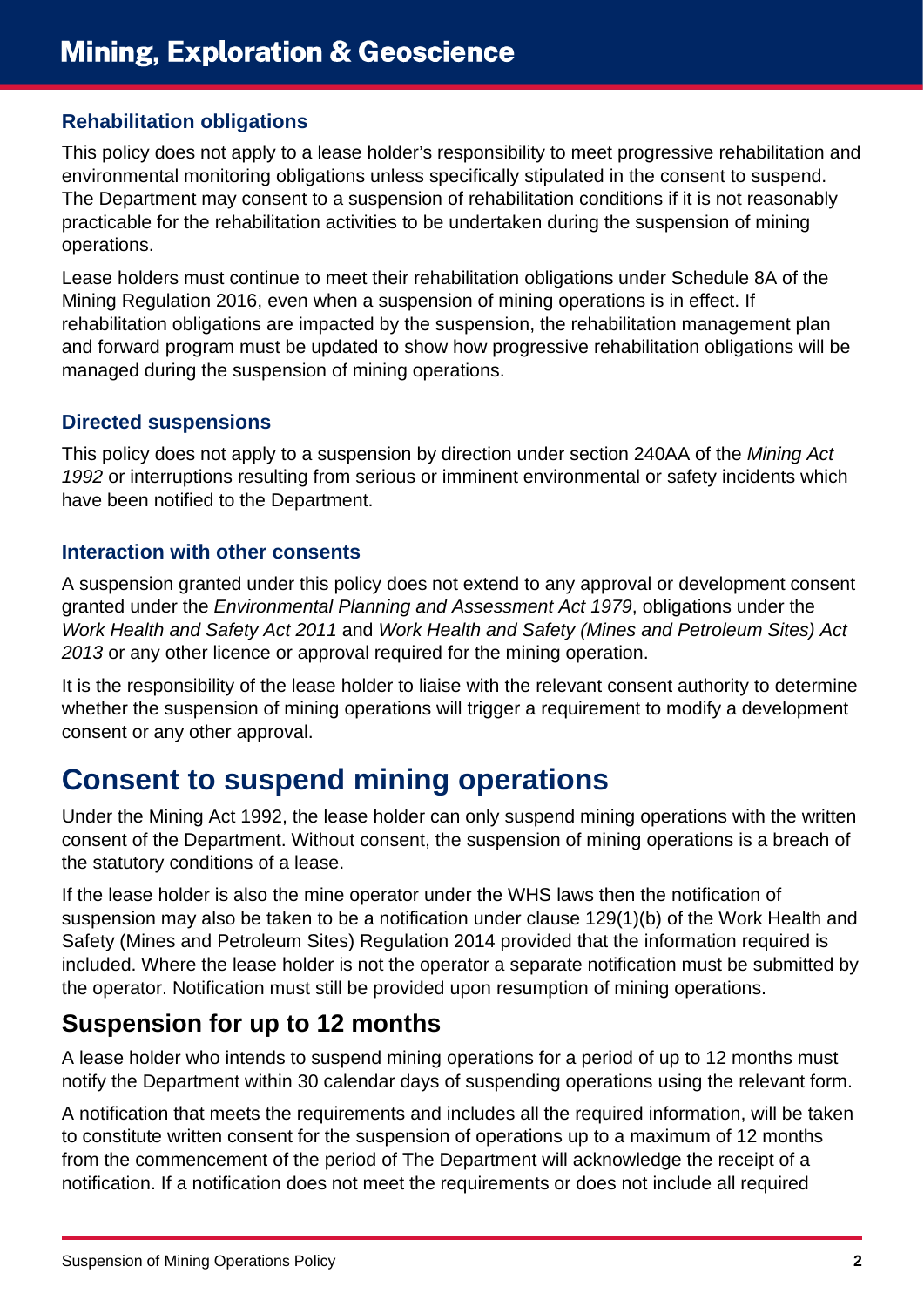information, then consent is deemed not to have been granted and the lease holder will be informed by email and will be required to re-submit the notification.

A notification to suspend mining operations cannot be made within two years of the end of a previous suspension. If the lease holder wishes to suspend within two years of a previous suspension, the lease holder will need to apply for written consent in accordance with the following section.

### **Suspension for up to three years or where 30-day notification period is not met**

A lease holder must obtain written consent to suspend mining operations for a period of more than 12 months. A lease holder must also obtain written consent for a period of less than 12 months if they did not notify the Department of the suspension within the required 30-day period.

The application for written consent must be made on the relevant application form at least 60 calendar days before the start of the suspension period being sought. The maximum length of time that the Department will grant a single consent to suspend is three years (inclusive of any period of up to 12 months under the notification provisions above).

The consent to suspend mining operations takes effect on the date specified in the written consent and subject to any requirements specified in the written consent.

After three years of suspension, a lease holder may apply for a further period of suspension of mining operations. In this instance the Department may undertake a review that includes an onsite inspection and economic review and other studies in order to determine whether to grant a subsequent suspension. This review may be subject to additional fees to cover the Department's costs associated with the extension request.

### **Suspension following a recent suspension**

A lease holder must also obtain written consent to suspend mining operations if the suspension occurs within two years of a previous suspension of mining operations.

This includes instances where a mine has been suspended under either the notification or written consent pathways but does not include non-voluntary suspensions. Lease holders must apply using the relevant application form at least 60 days before the start of the suspension period being sought.

# **Application**

A notification or application for consent to suspend mining operations must be made on the relevant form and include the following information:

- reason for the proposed suspension of mining operations
- length of suspension, including start date and recommencement date
- how the lease holder intends to address the factors that led to the need to suspend mining operations
- any issues that may delay progressive rehabilitation as required under Schedule 8A of the Regulation and details on how progressive rehabilitation obligations will be addressed if changes to the rehabilitation management plan are required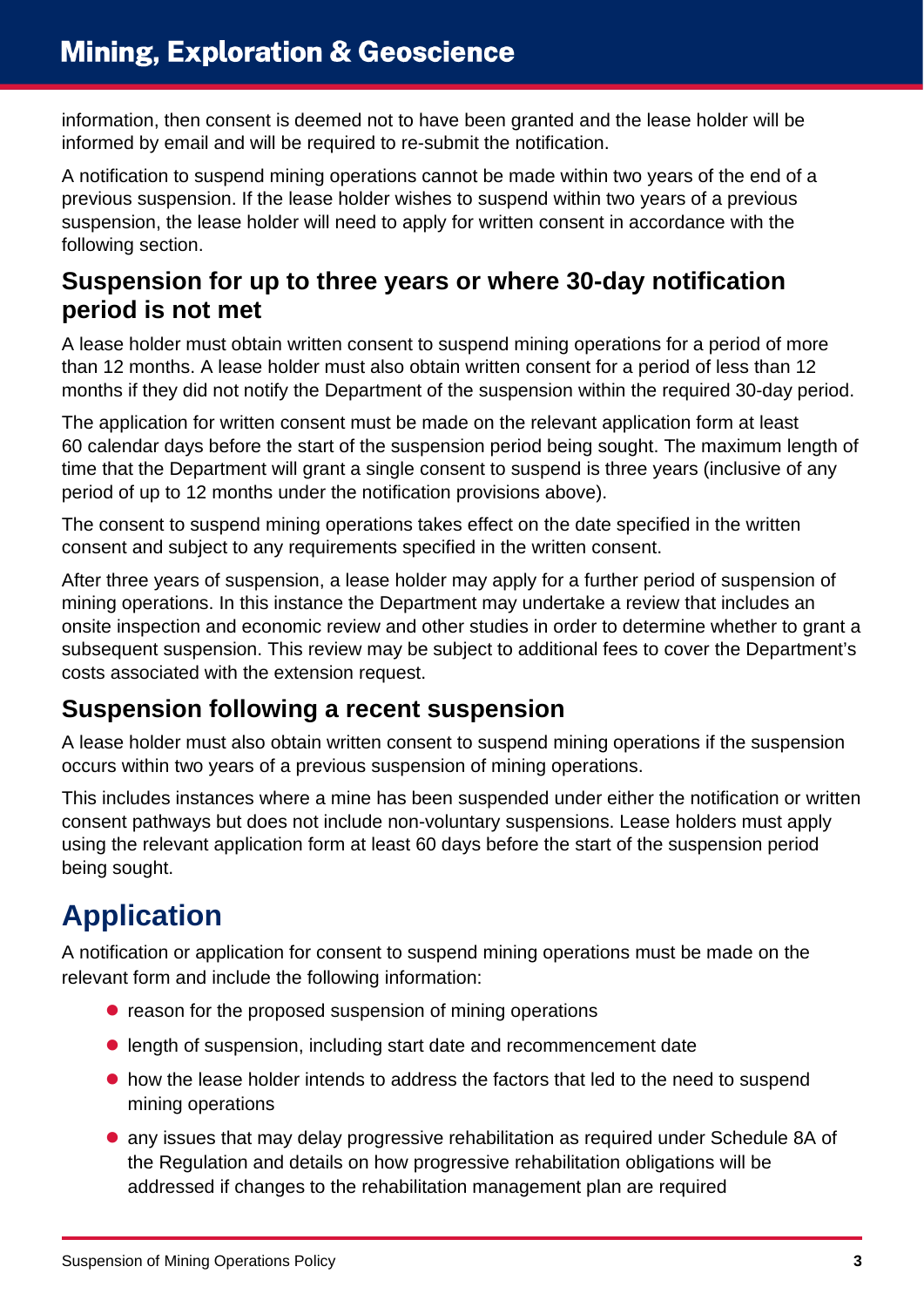- $\bullet$  the amount of the resource remaining to be extracted
- details of any previous suspensions.

## **Assessment of applications to suspend**

### **Guiding Principles**

In considering an application to suspend mining operations for more than 12 months, the Department will be guided by the objects of the *Mining Act 1992*, which are to encourage and facilitate the discovery and development of mineral resources in New South Wales, having regard to the need to encourage ecologically sustainable development and include the need to:

- **•** recognise and foster the significant social and economic benefits to New South Wales that result from the efficient development of mineral resources
- $\bullet$  ensure an appropriate return to the State from mineral resources
- **•** ensure effective rehabilitation of disturbed land and water.

#### **Extenuating factors in suspension decisions**

To give effect to the above objects, the Department will need to be satisfied that extenuating factors exist to warrant the voluntary and temporary suspension of mining operations for an extended period. Examples of the types of extenuating factors that the Department may consider in granting a suspension of mining operations include:

- protracted and complex land access matters
- unforeseen events (eg. 'force majeure' events)
- $\bullet$  the mining lease in question is part of a broader project and suspension is necessary as a result of other activities or matters impacting the project as a whole.
- significant commercial or economic factors
- unanticipated delays in approvals
- $\bullet$  the operation of a lawful direction or order.

The Department will **not** consider the following matters or events to be extenuating factors in considering whether to grant consent:

- **•** resource depletion or exhaustion
- delaying mine closure
- **•** postponement of progressive rehabilitation.

#### **Other considerations**

In addition to the above, the Department will consider the following when determining whether to grant consent:

- any previous periods of suspension of mining operations related to the lease or associated leases
- whether a requested suspension period exceeds the expiry date of the lease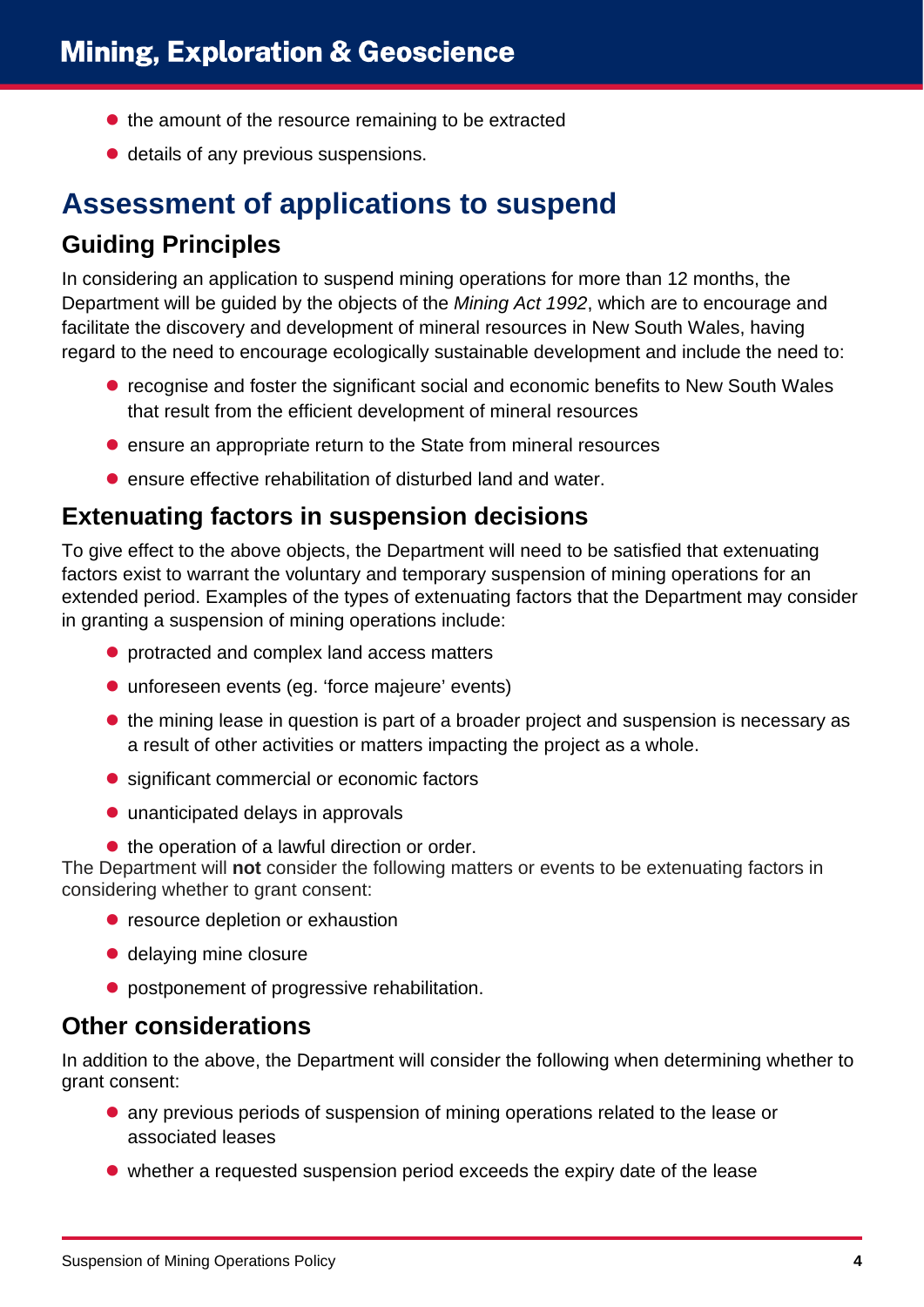- any matters that may impact or prevent recommencement of mining operations
- $\bullet$  the outcomes of any site inspections
- commercial viability or resource assessment reports

The Department may grant a written consent for a shorter period than the period requested if the reason for the proposed suspension does not justify a longer period.

The Department will publish on its website details of mines with suspended mining operations including details of the lease holder, the mine, the length of suspension and any requirements specified in the consent.

#### **Notification of consent**

For notifications of suspension for up to 12 months, the department will send an email acknowledgement which, alongside the notification, is taken to be written consent.

For applications for consent to suspend, the department will provide written consent to the applicant.

The written consent may include conditions of consent.

# **Refusing consent**

An application to suspend mining operations may be refused if it is incomplete, if it does not meet requirements or if the Department is satisfied that the reasons for suspension do not support the objects of the *Mining Act 1992.* A refusal may occur for any reason where the granting of consent would be contrary to the objects of the Act.

In such circumstances a lease holder will be informed that the consent has not been granted. An applicant may be required to re-apply and address any issues that are identified.

# **Revoking consent**

The Department may revoke a consent to suspend mining operations at any time if there is a breach of any conditions of the consent for suspension, or if there is a change in the factors that led to the suspension. If consent is revoked, the lease holder will be required to recommence mining operations. The lease holder will be notified by the Department of a suspension revocation at least 30 days before re-commencement of mining operations is required.

## **Recommencement of mining operations**

The lease holder must recommence mining operations at the end of the period specified in the consent or obtain a written consent to continue the suspension of mining operations. Compliance action can be taken in the lease holder does not recommence mining operations.

If a lease holder wishes to proceed to closure during a period of suspension the normal mine closure requirements will apply. A lease holder may begin closure processes whilst in a suspension period.